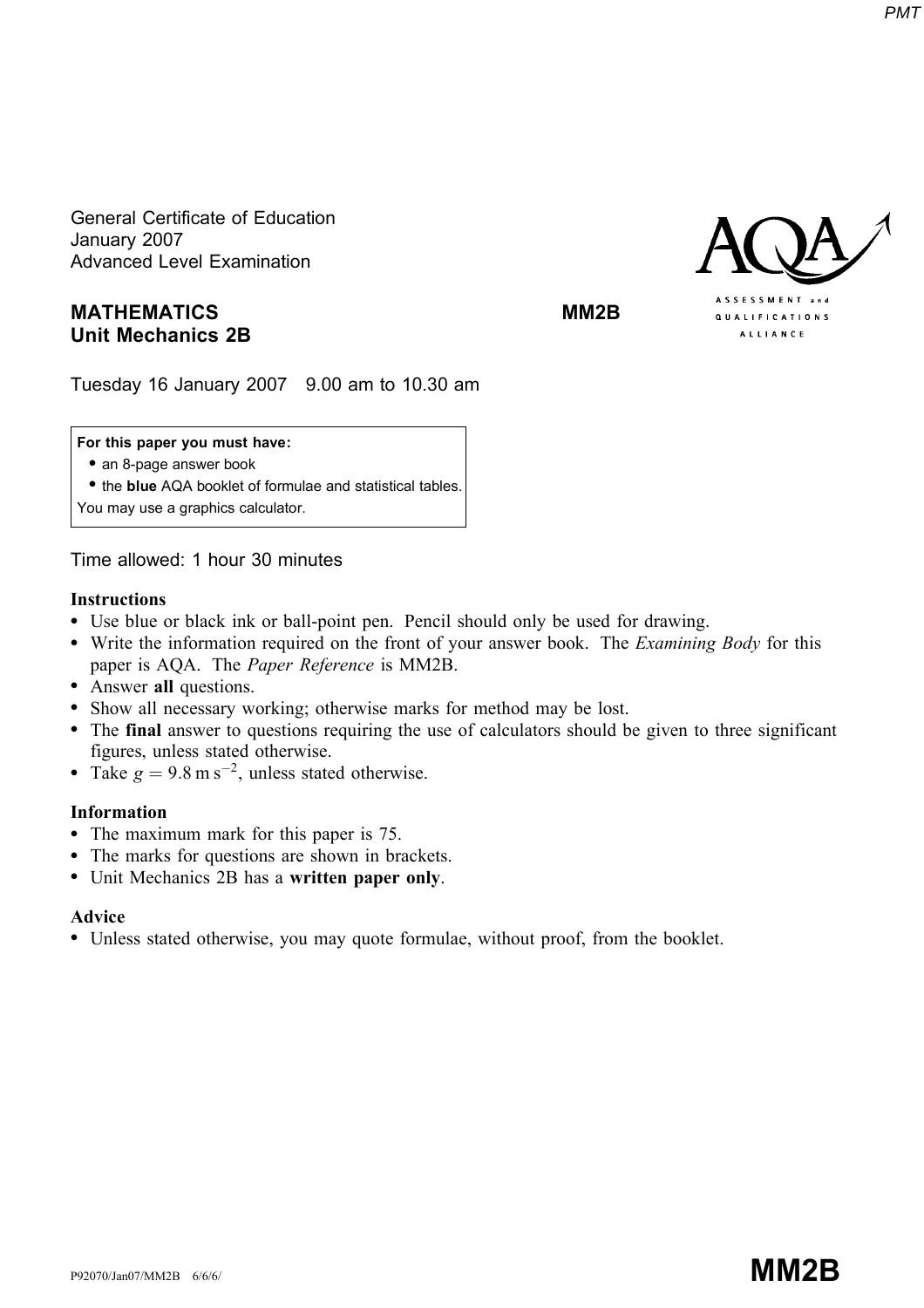Answer all questions.

1 A child, of mass 35 kg, slides down a slide in a water park. The child, starting from rest, slides from the point A to the point B, which is 10 metres vertically below the level of A, as shown in the diagram.



(a) In a simple model, all resistance forces are ignored.

Use an energy method to find the speed of the child at  $B$ . (3 marks)

- (b) State one resistance force that has been ignored in answering part (a). (1 mark)
- (c) In fact, when the child slides down the slide, she reaches B with a speed of  $12 \text{ m s}^{-1}$ .

Given that the slide is 20 metres long and the sum of the resistance forces has a constant magnitude of  $F$  newtons, use an energy method to find the value of  $F$ . (4 marks)

2 A hotel sign consists of a uniform rectangular lamina of weight  $W$ . The sign is suspended in equilibrium in a vertical plane by two vertical light chains attached to the sign at the points A and B, as shown in the diagram. The edge containing A and B is horizontal.



The tensions in the chains attached at A and B are  $T_A$  and  $T_B$  respectively.

- (a) Draw a diagram to show the forces acting on the sign. (1 mark)
- (b) Find  $T_A$  and  $T_B$  in terms of W. (4 marks)
- (c) Explain how you have used the fact that the lamina is uniform in answering part (b). (1 mark)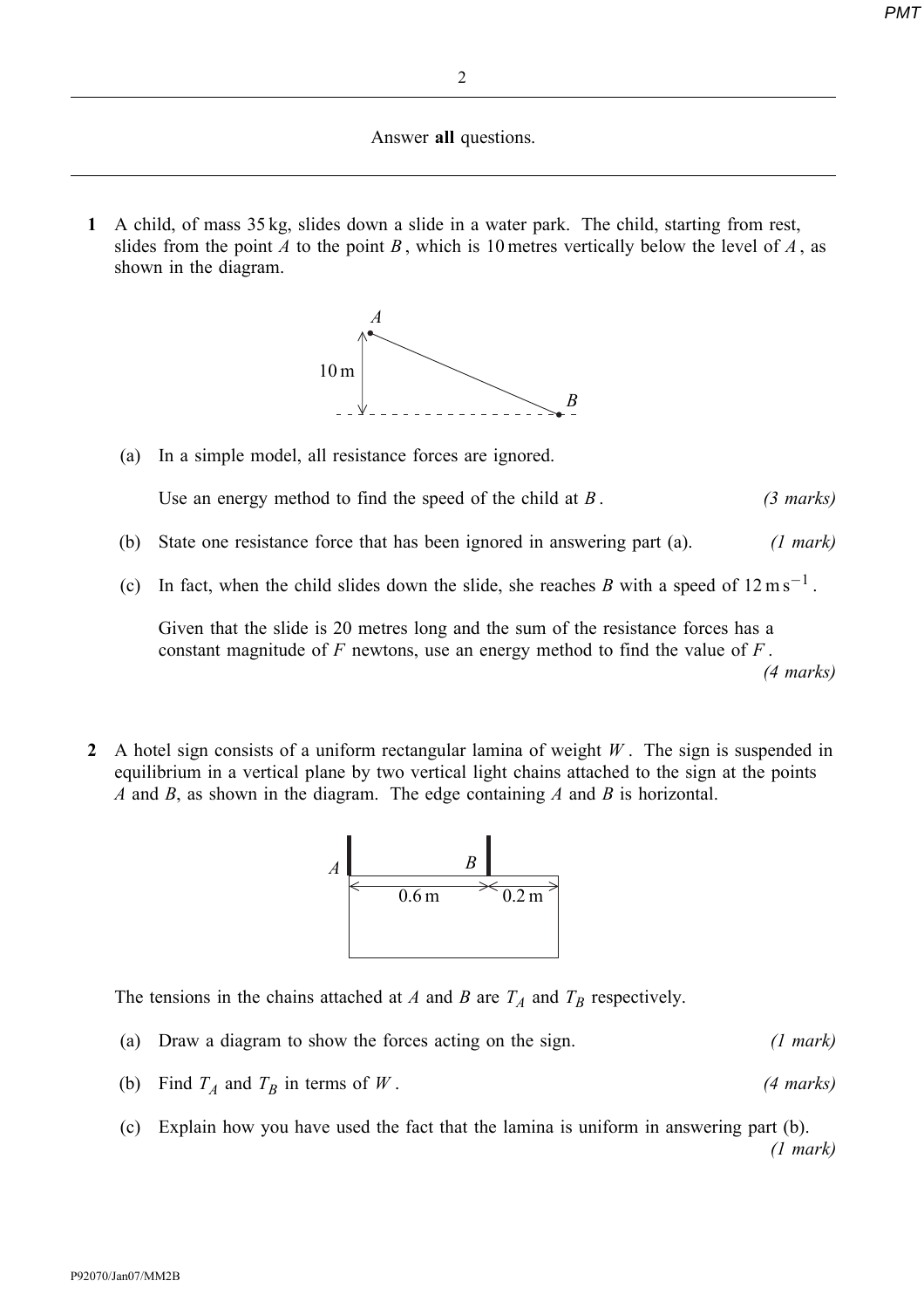3 A light inextensible string has length  $2a$ . One end of the string is attached to a fixed point  $O$ and a particle of mass  $m$  is attached to the other end. Initially, the particle is held at the point  $\vec{A}$  with the string taut and horizontal. The particle is then released from rest and moves in a circular path. Subsequently, it passes through the point  $B$ , which is directly below  $O$ . The points  $O$ , A and B are as shown in the diagram.



- (a) Show that the speed of the particle at B is  $2\sqrt{ag}$ .  $(3 \text{ marks})$
- (b) Find the tension in the string as the particle passes through  $B$ . Give your answer in terms of  $m$  and  $g$ . (3 marks)

Turn over for the next question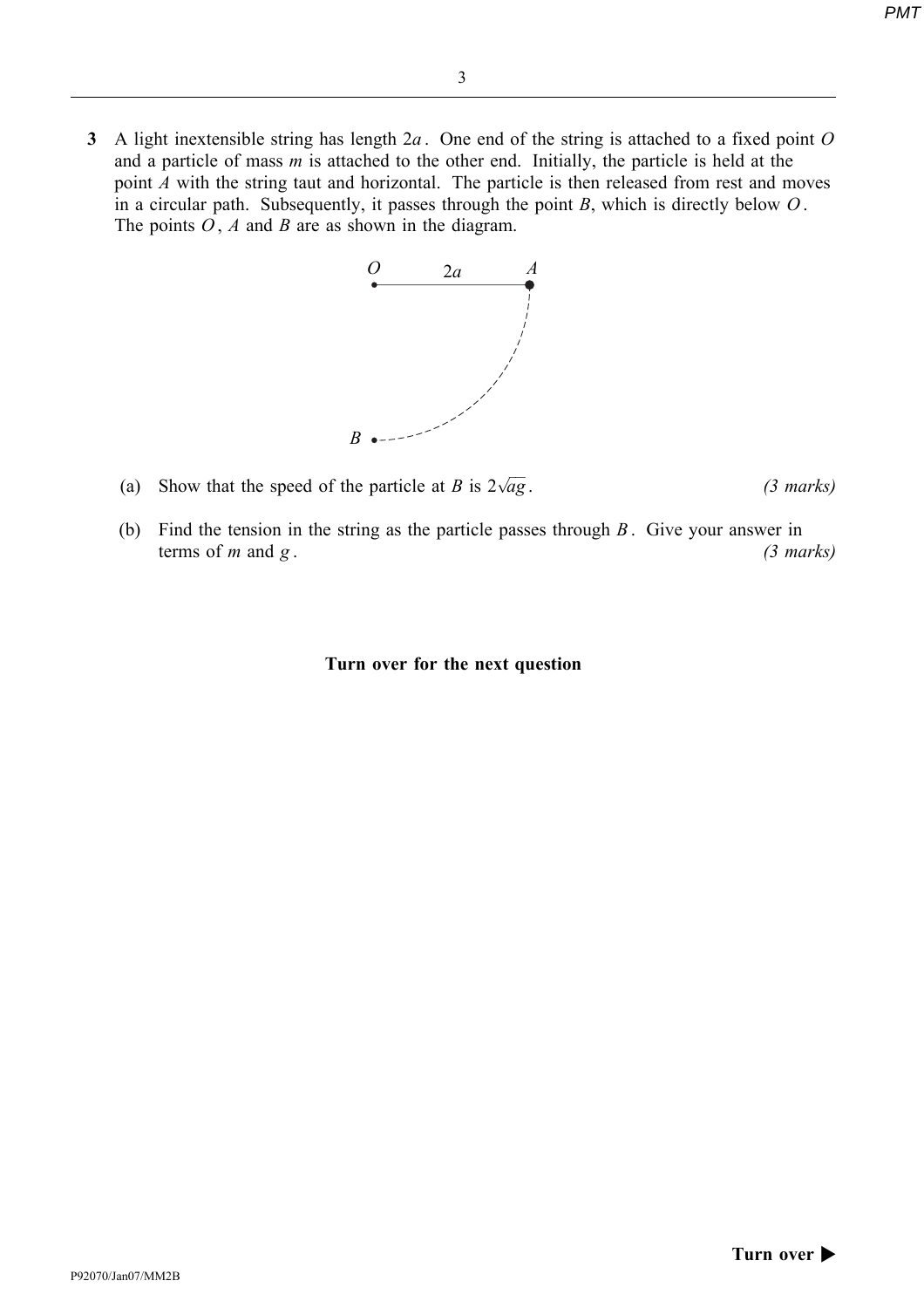4 A uniform T-shaped lamina is formed by rigidly joining two rectangles ABCH and DEFG, as shown in the diagram.



- (a) Show that the centre of mass of the lamina is  $26 \text{ cm}$  from the edge  $AB$ . (4 marks)
- (b) Explain why the centre of mass of the lamina is  $5 \text{ cm}$  from the edge  $GF$ . (1 mark)
- (c) The point X is on the edge AB and is  $7 \text{ cm}$  from A, as shown in the diagram below.



The lamina is freely suspended from  $X$  and hangs in equilibrium.

Find the angle between the edge  $AB$  and the vertical, giving your answer to the nearest degree. (4 marks)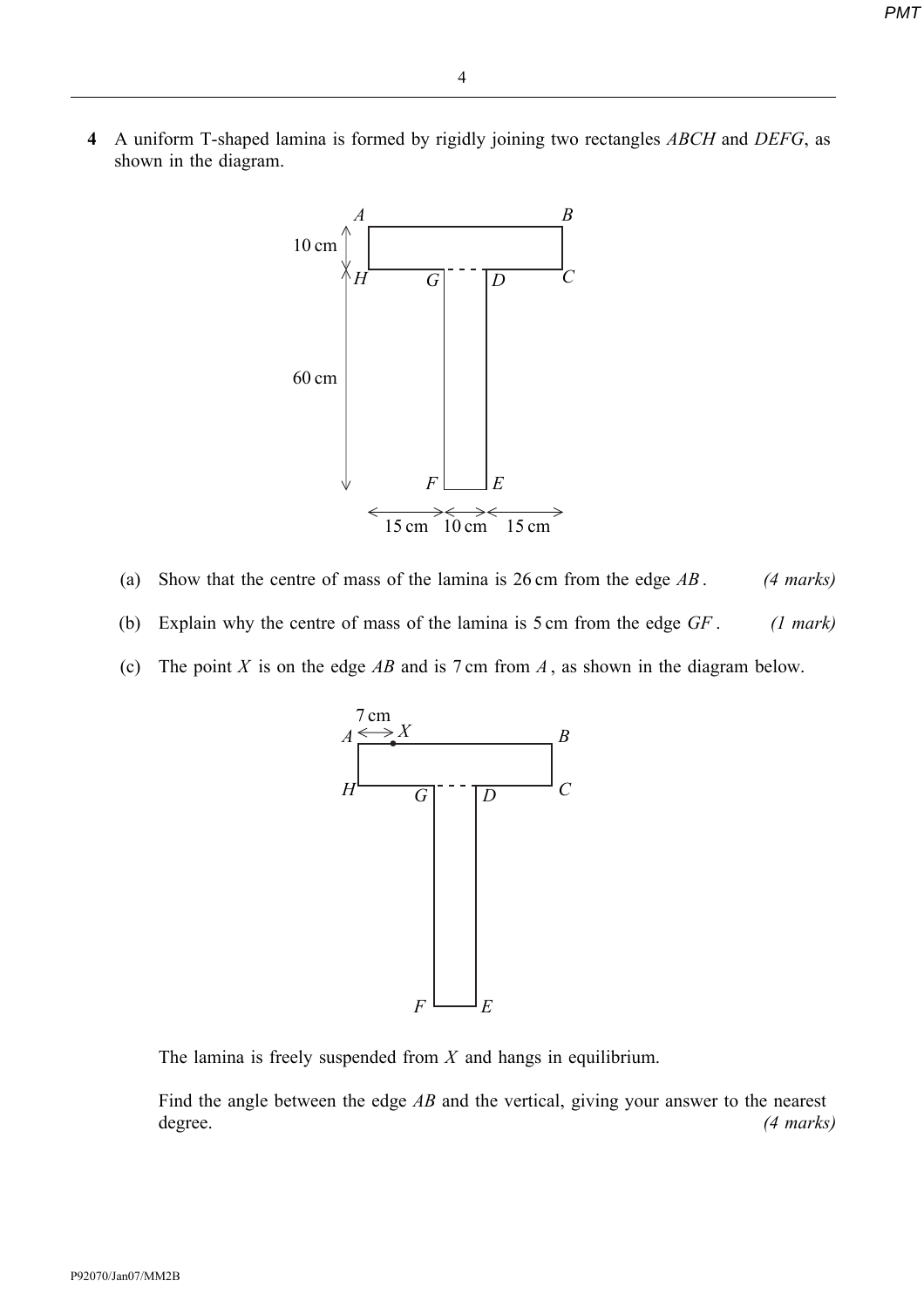5 Tom is on a fairground ride.

Tom's position vector,  $\bf{r}$  metres, at time t seconds is given by

 $r = 2 \cos t \mathbf{i} + 2 \sin t \mathbf{j} + (10 - 0.4t) \mathbf{k}$ 

The perpendicular unit vectors  $\mathbf i$  and  $\mathbf j$  are in the horizontal plane and the unit vector  $\mathbf k$  is directed vertically upwards.

- (a) (i) Find Tom's position vector when  $t = 0$ . (1 mark)
	- (ii) Find Tom's position vector when  $t = 2\pi$ . (1 mark)
	- (iii) Write down the first two values of  $t$  for which Tom is directly below his starting point. (2 marks)
- (b) Find an expression for Tom's velocity at time  $t$ . (3 marks)
- (c) Tom has mass 25 kg.

Show that the resultant force acting on Tom during the motion has constant magnitude. State the magnitude of the resultant force. (5 marks)

### Turn over for the next question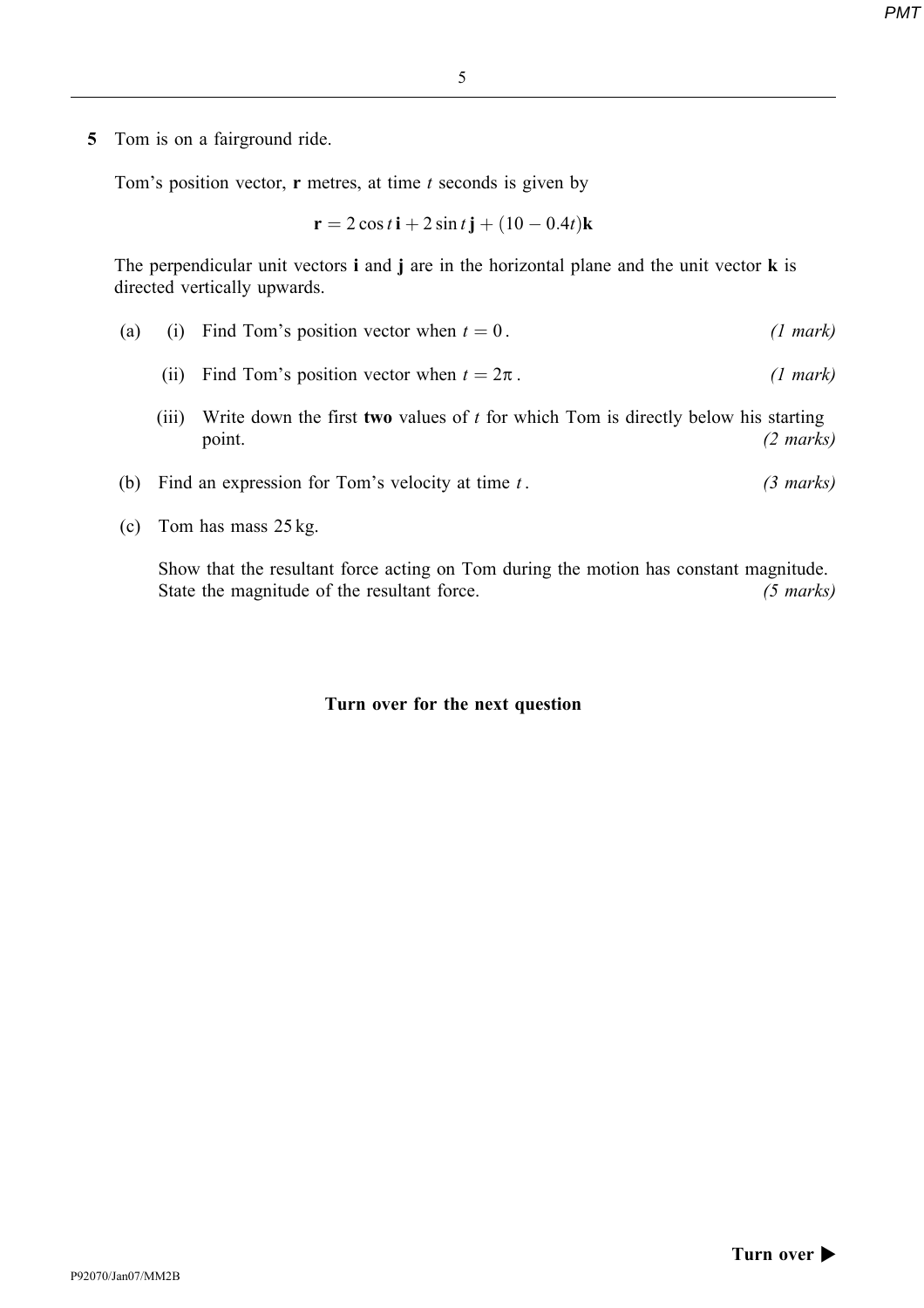6 A particle is attached to one end of a light inextensible string. The other end of the string is attached to a fixed point  $O$ . The particle is set into motion, so that it describes a horizontal circle whose centre is vertically below O. The angle between the string and the vertical is  $\theta$ , as shown in the diagram.



(a) The particle completes 40 revolutions every minute.

Show that the angular speed of the particle is  $\frac{4\pi}{3}$  $\frac{1}{3}$  radians per second. (2 marks)

(b) The radius of the circle is 0.2 metres.

Find, in terms of  $\pi$ , the magnitude of the acceleration of the particle. (2 marks)

- (c) The mass of the particle is  $m \text{ kg}$  and the tension in the string is  $T$  newtons.
	- (i) Draw a diagram showing the forces acting on the particle.  $(1 mark)$
	- (ii) Explain why  $T \cos \theta = mg$ . (1 mark)
	- (iii) Find the value of  $\theta$ , giving your answer to the nearest degree. (5 marks)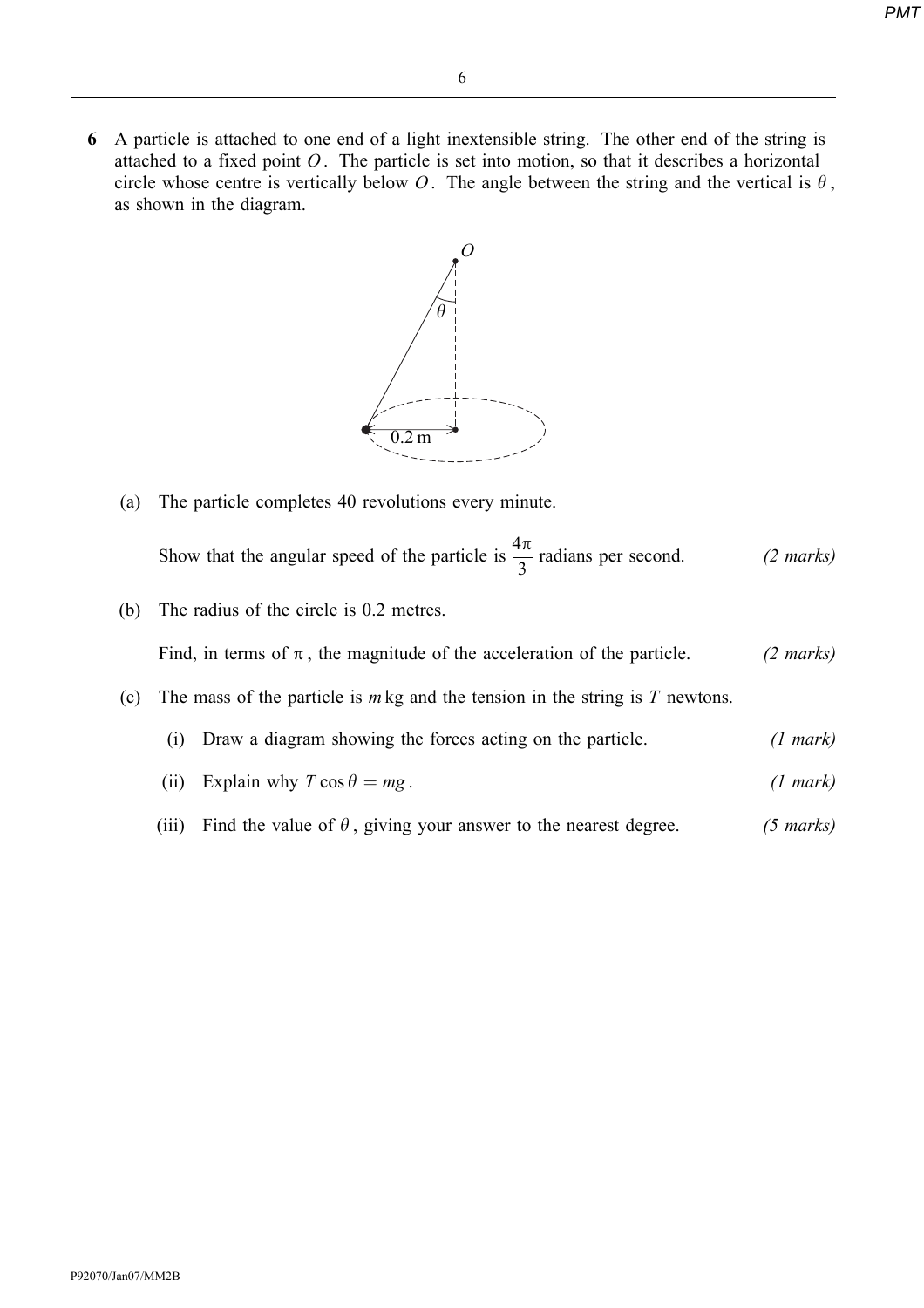- 7 A motorcycle has a maximum power of 72 kilowatts. The motorcycle and its rider are travelling along a straight horizontal road. When they are moving at a speed of  $V \text{ m s}^{-1}$ , they experience a total resistance force of magnitude  $kV$  newtons, where k is a constant.
	- (a) The maximum speed of the motorcycle and its rider is  $60 \text{ m s}^{-1}$ .

Show that  $k = 20$ . (3 marks)

(b) When the motorcycle is travelling at  $20 \text{ m s}^{-1}$ , the rider allows the motorcycle to freewheel so that the only horizontal force acting is the resistance force. When the motorcycle has been freewheeling for t seconds, its speed is  $v \text{ m s}^{-1}$  and the magnitude of the resistance force is 20v newtons.

The mass of the motorcycle and its rider is 500 kg.

(i) Show that 
$$
\frac{dv}{dt} = -\frac{v}{25}
$$
. (2 marks)

(ii) Hence find the time that it takes for the speed of the motorcycle to reduce from  $20 \text{ m s}^{-1}$  to  $10 \text{ m s}^{-1}$ . (6 marks)

#### Turn over for the next question